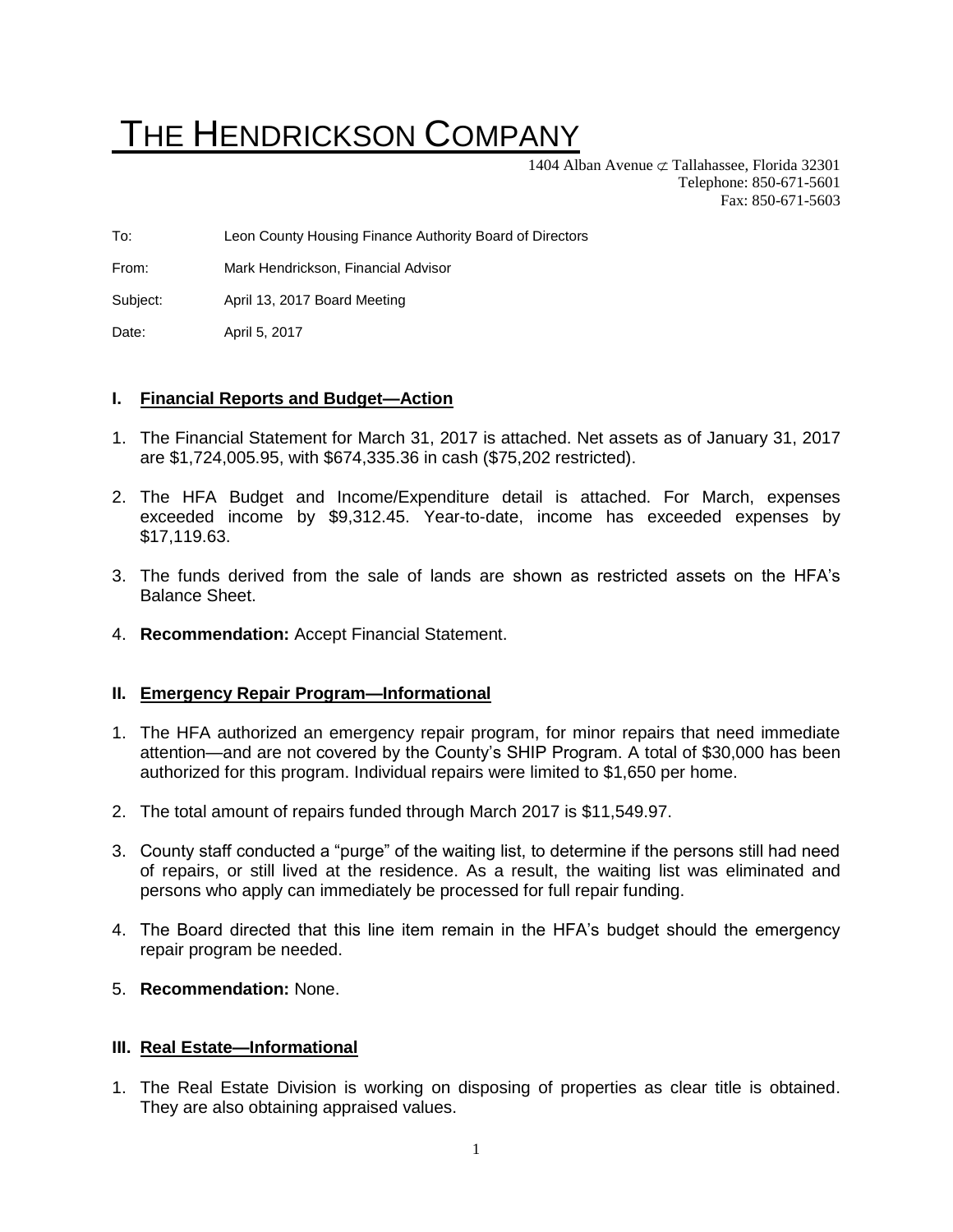- 2. At the request of the Real Estate Division, the HFA prioritized the properties (to avoid spending more money obtaining clear title than the property's value). Ms. McGhin has been asked to evaluate potential price reductions to induce sales.
- 3. Mitzi McGhin reports:
	- 114 Osceola Street: Sold 8-29-16 for \$34,100, with net revenue to the HFA of \$32,577.
	- 723 Frankie Lane Drive: Sold 12-1-16 for \$12,000, with net revenue to the HFA of \$11,300.
	- 278 Oakview Drive: Sold 1-5-17 for \$27,300, with net revenue to the HFA of \$26,525.
	- 2109 Holton Street: Sold 2-15-17 for \$6,500, with net revenue to the HFA of \$4,800.
	- Calloway Street Lot: Sold 3-30-17for \$5,900, with net revenue to the HFA of \$5,200 (payment not received in time for this month's financials).
	- For sale signs placed on properties in Crown Ridge, with appraisals due December 2. Several inquiries have been received, but no interest shown after being given sales price.
- 4. Therefore, the total revenues to the HFA are \$80,402 (including the Calloway Street sale, which is not reflected on the HFA's financial statement).
- 5. The master spreadsheet has been emailed to Board Members.
- 6. **Recommendation**: None.

.

## **IV. Future Role of HFA—Action**

- 1. On February 7, the BOCC passed amendments to the HFA's Ordinance, and an accompanying Resolution, that grant significant independence to the HFA.
- 2. The Finance Committee chaired by Mr. Gay met to begin planning for the transition. A detailed list of action items was discussed, with Mr. Gay providing recommendations on several items. The Action Plan is attached in the Board Packet.
- 3. The Committee asked Mr. Hendrickson to bring proposed amendments to the FA contract to the April HFA meeting for Board consideration. Knowles Randolph advised that the contract may be amended, upon consent of both parties. A copy of the contract with proposed amendments is attached. In summary, the amendments list the additional responsibilities under the contract, with a proposed fee adjustment of \$5,000 for the remainder of this fiscal year, and \$4,000 per year thereafter.
- 4. A general summary of the Action Plan:
	- HFA to adopt its own budget in September
	- HFA to establish checking account and investment account with SBA Prime Fund, for transfer of funds and responsibilities on October 1
	- Accounting system using QuickBooks online to be established
	- Proper financial controls to be established, using combination of Mr. Gay, the FA, and the Board
	- General administrative duties and developer/citizen inquiries to be handled by FA
	- General Counsel and FA to develop proposed procurement and travel policies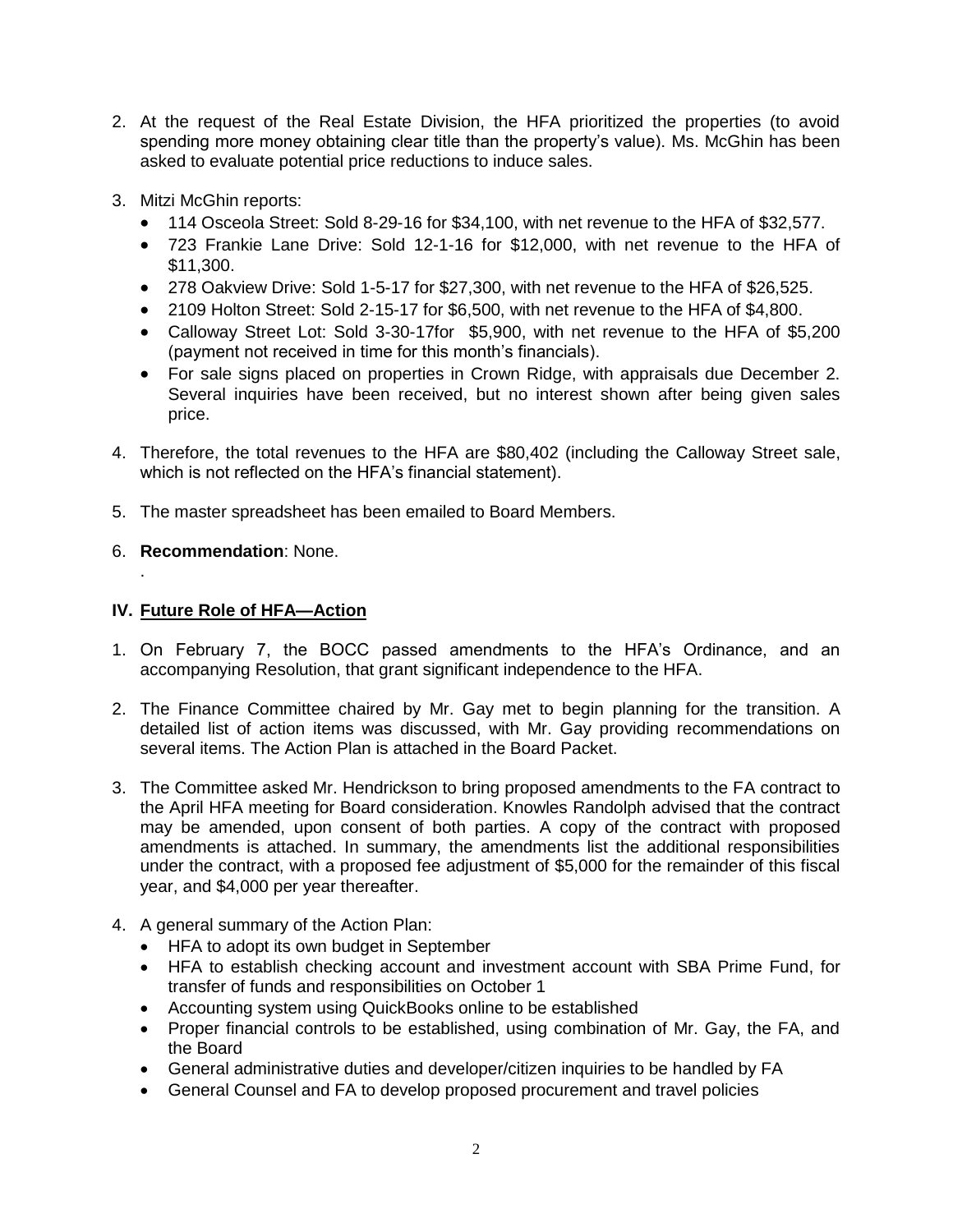- Auditor to be hired in time to audit FY 17-18 HFA financials. RFQ to be designed after consultation with County on proper format for coordination with County audit.
- "Evergreen" calendar to be established for action to make sure all functions performed when required
- Need to establish HFA mailing address and system for retention of public records (and establish custodian of those records)
- Finance Committee to meet again to evaluate all implementation recommendations
- 5. Some initial information on implementation:
	- County Attorney advises that they cannot serve as mailing address/public records custodian for the HFA because they are not HFA counsel
	- Request has been made to Lamarr Kemp as to willingness of County to serve as mailing address for the HFA and to be custodian of public records—and any proposed cost. Other options are the FA and the General Counsel.
	- Inquiry made to Lamarr Kemp on whether County wishes to continue Emergency Repair Program. If yes, a contract will need to be drafted so that the HFA has audit protection for any payments made for the program (client eligibility, income or other certifications, selection of contractors, inspection of work, and payment process)'
- 6. **Recommendation**: Consider recommendations of Finance Committee and proposed amendments to FA contract.

## **V. Legal Update**

- 1. The Board asked that a legal update be place on each agenda and FA memo.
- 2. **Recommendation**: None.

### **VI. Escambia Single Family—MCC's**

- 1. The Escambia HFA is moving forward to add MCC's to the program. This is a major improvement, as borrowers will now receive an annual federal tax credit in addition to the mortgage and DPA.
- 2. **MCC Program: What Does it Mean to Home Buyer:** With an average loan of \$130,000 and a 4.375%/30 year mortgage, interest payments in Year  $1 = $5,645$ . With the 50% MCC rate that the HFA may choose, **the homebuyer would be able to claim a tax credit of the federal maximum of \$2,000 each year** (slightly declining after Year 9 as more of monthly payment is principal) until the home buyers sells or moves from the property. The MCC lowers net payments (monthly payments - \$2,000) to a level equivalent to a 2.1% mortgage rate.
- 3. **Recommendation**: Give conceptual approval to addition of MCC's.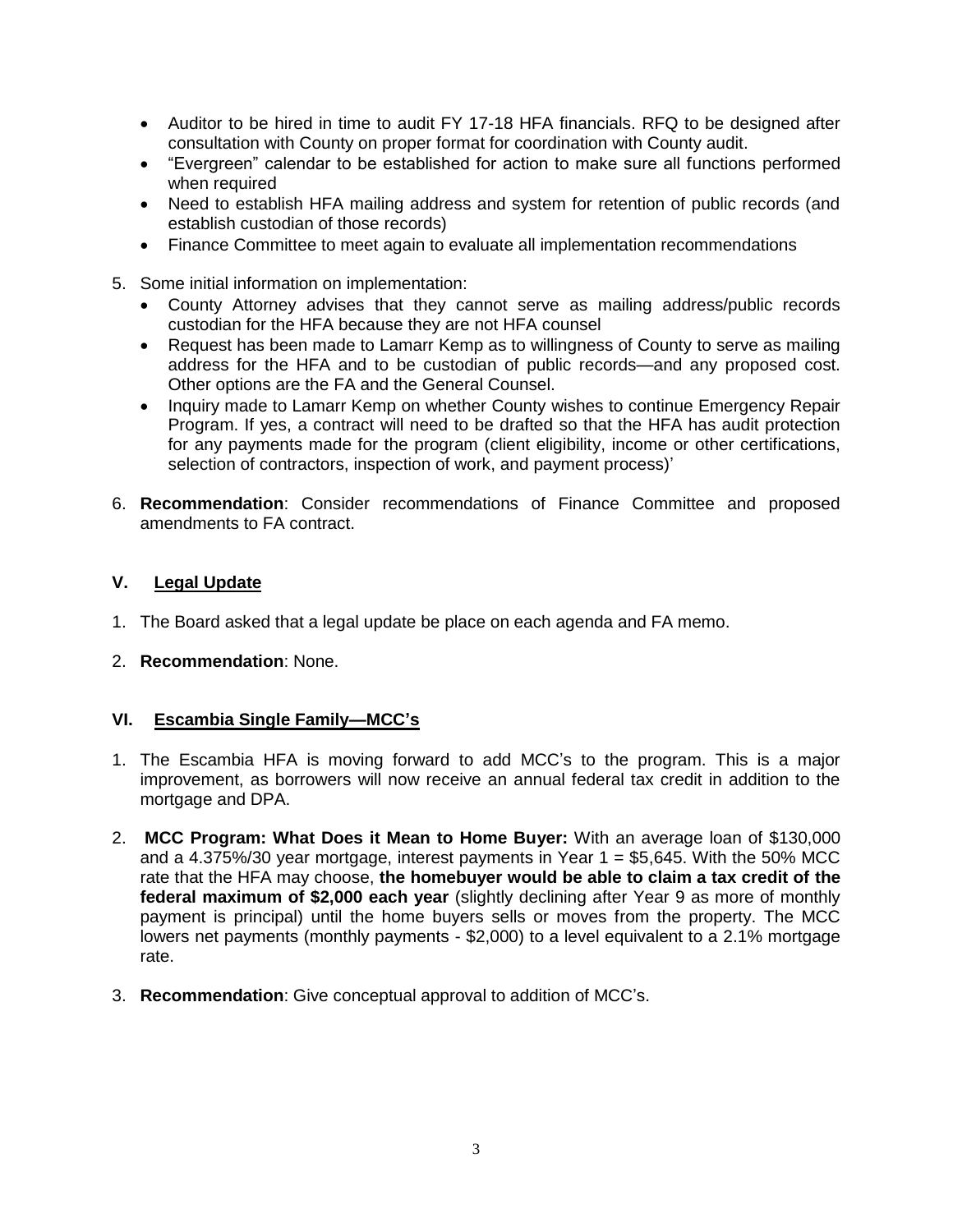## **VII. To-Do List—Informational**

| <b>To-Do Item</b>                                                                                                                                                                                                                        | <b>HFA</b>     | FA                      | <b>CAO</b> | <b>LK</b> | <b>LS</b>               | <b>KR</b>    | <b>Status</b>                                                                                                               | <b>Completed</b> |
|------------------------------------------------------------------------------------------------------------------------------------------------------------------------------------------------------------------------------------------|----------------|-------------------------|------------|-----------|-------------------------|--------------|-----------------------------------------------------------------------------------------------------------------------------|------------------|
| <b>Prior to October 2015 Meeting</b>                                                                                                                                                                                                     |                |                         |            |           |                         |              |                                                                                                                             |                  |
| Set date for Stakeholders Meeting                                                                                                                                                                                                        | $\overline{X}$ |                         |            |           |                         |              | On hold                                                                                                                     |                  |
| October 2015                                                                                                                                                                                                                             |                |                         |            |           |                         |              |                                                                                                                             |                  |
| Research if old payoffs of DPA loans came to<br>HFA.                                                                                                                                                                                     |                | $\overline{\mathsf{x}}$ |            |           | $\overline{\mathsf{x}}$ |              | In process.                                                                                                                 |                  |
| December 2016                                                                                                                                                                                                                            |                |                         |            |           |                         |              |                                                                                                                             |                  |
| HFA to seek additional donations of property<br>from lending institutions. Mr. Gay volunteered to<br>draft letter and provide lender contacts.                                                                                           | $\sf X$        |                         |            |           |                         |              | In progress                                                                                                                 |                  |
| February 2017                                                                                                                                                                                                                            |                |                         |            |           |                         |              |                                                                                                                             |                  |
| The Board directed the Financial Advisor to list<br>all items that would need to be addressed for<br>the transition to HFA independence, using a<br>bullet format, and putting items in priority order<br>(no later than April meeting). |                | $\overline{\mathsf{x}}$ |            |           |                         |              | Initial list in<br>Board Packet.<br>Priorities to be<br>recommended<br>by April<br>meeting.                                 | Done             |
| <b>March 2017</b>                                                                                                                                                                                                                        |                |                         |            |           |                         |              |                                                                                                                             |                  |
| The Board directed Mr. Hendrickson to include<br>the sales proceeds from donated (in addition to<br>County surplus) land as restricted income                                                                                            |                | $\times$                |            |           |                         |              | In Financial<br>Statement                                                                                                   | Done             |
| The Board requested that an analysis of the<br>remaining properties and the potential for price<br>reductions be put on an HFA agenda                                                                                                    |                |                         |            |           |                         |              | Request for<br>update sent to<br>Mitzi McGhin                                                                               |                  |
| Board authorized the Chairman to send a letter<br>to the County giving formal notification that the<br>HFA intended to adopt its own budget for FY<br>$17 - 18$                                                                          | $\sf X$        |                         |            |           |                         |              | Letter sent                                                                                                                 | Done             |
| The Board requested that Mr. Hendrickson<br>develop a proposed action plan for HFA<br>activities and to submit proposed amendments<br>to the FA contract                                                                                 |                | $\overline{X}$          |            |           |                         |              | Proposed<br>contract<br>amendments in<br>agenda packet                                                                      | Done             |
| The Board requested that the HFA's attorneys<br>review the Financial Advisor contract to<br>determine if it could be amended to include<br>additional staff work                                                                         |                |                         |            |           |                         | $\mathsf{X}$ | Review<br>complete.<br>General<br>Counsel<br>advises that<br>contract can be<br>amended with<br>consent of both<br>parties. | Done             |

## **VIII. State Legislative Update**

- 1. Meetings have been held in with, the Governor's Chief of Staff, the House Speaker, the Appropriations Chair in the Senate, and key Appropriations Committee staff.
- 2. The Doc Stamp Revenue Estimate was updated in December, and shows that \$292.37 million of new money will be available for appropriation in FY 17-18. The division is \$204.88 million in the Local Government Housing Trust Fund (SHIP) and \$87.49 million in the State Housing Trust Fund (SAIL and other FHFC programs).
- 3. If full funding was approved, Leon County and Tallahassee would receive \$2,912,901 of SHIP funding (County \$987,765 and City \$1,925,136).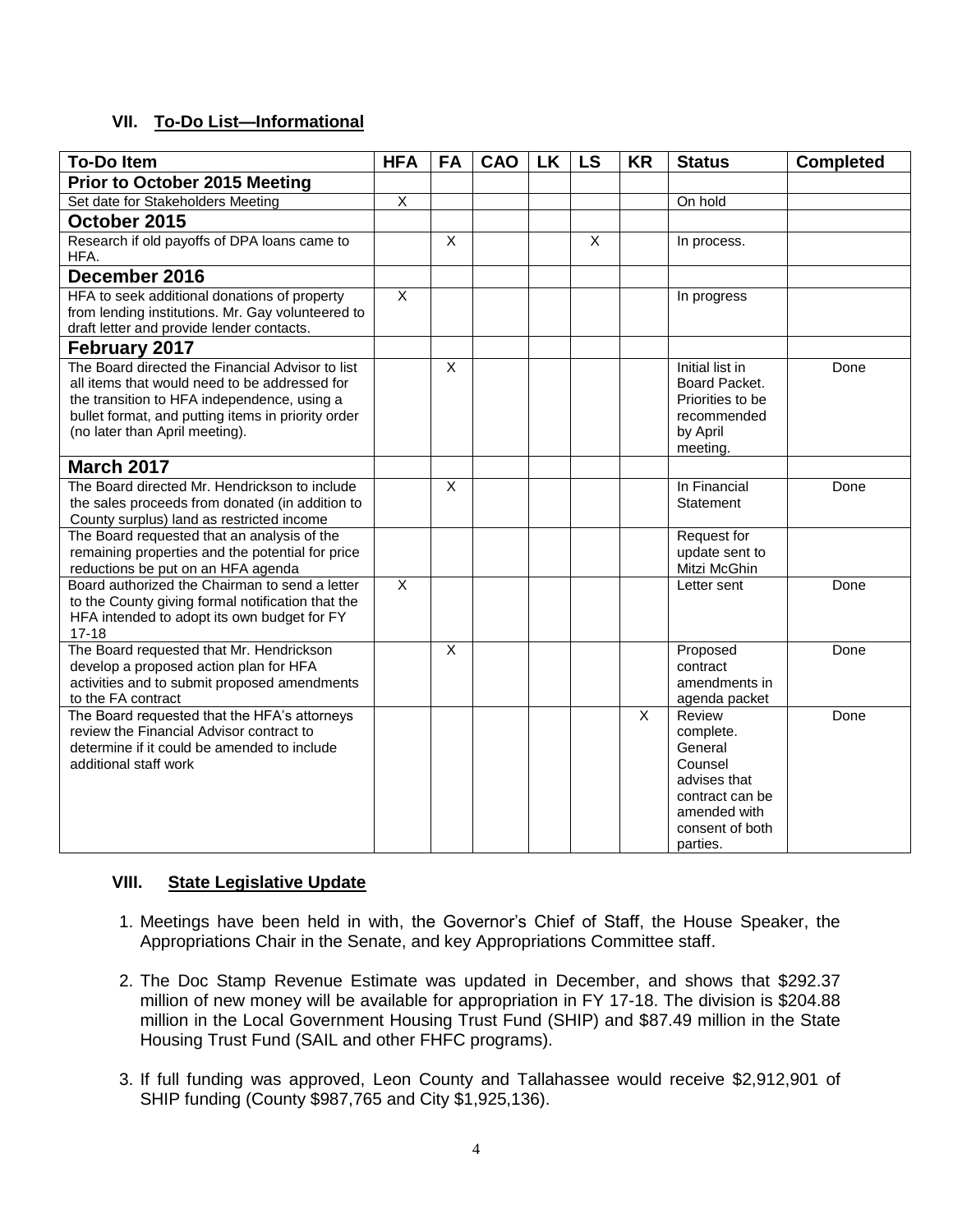4. The House and Senate released their proposed budgets. The final housing appropriations will be decided in Conference Committee.

|                                     | <b>GOVERNOR</b>             | <b>SENATE</b>    | <b>HOUSE</b>     | <b>FINAL BUDGET</b> |
|-------------------------------------|-----------------------------|------------------|------------------|---------------------|
| <b>SAIL</b>                         | $\mathcal{S}$<br>10,000,000 | In Proviso       |                  |                     |
| <b>Housing for</b>                  |                             | \$10,000,000 in  | \$10,000,000 in  |                     |
| <b>Developmentall</b><br>y Disabled |                             | recurring budget | recurring budget |                     |
| <b>FHFC</b>                         |                             | \$27,500,000     |                  |                     |
| <b>Line 2225</b>                    |                             |                  |                  |                     |
| <b>SHIP</b>                         | \$34,000,000                | \$120,900,000    | \$30,000,000     |                     |
| <b>Line 2226</b>                    |                             |                  |                  |                     |
| <b>Homeless</b>                     |                             | \$4,000,000 in   | \$4,000,000 in   |                     |
|                                     |                             | recurring budget | recurring budget |                     |
| <b>Training</b>                     |                             | In proviso       |                  |                     |
| <b>TOTAL</b>                        | \$44,000,000                | \$162,400,000    | \$44,000,000     |                     |
| <b>HOUSING</b>                      |                             |                  |                  |                     |
| <b>SHTF</b>                         | \$64,000,000                | \$50,000,000     | \$67,000,000     |                     |
| <b>SWEEP</b>                        |                             |                  |                  |                     |
| <b>LGHTF</b>                        | \$160,000,000               | \$80,000,000     | \$157,000,000    |                     |
| <b>SWEEP</b>                        |                             |                  |                  |                     |
| <b>TOTAL</b>                        | \$224,000,000               | \$130,000,000    | \$224,000,000    |                     |
| <b>SWEEP</b>                        |                             |                  |                  |                     |
| <b>Section 61</b>                   |                             |                  |                  |                     |
| House & 71                          |                             |                  |                  |                     |
| <b>Senate</b>                       |                             |                  |                  |                     |
| <b>Unallocated</b>                  | \$14,540,000                | \$1,040,000      | \$11,540,000     |                     |
| <b>SHTF</b>                         |                             |                  |                  |                     |
| <b>Unallocated</b>                  | \$13,360,000                | \$2,460,000      | \$16,360,000     |                     |
| <b>LGHTF</b>                        |                             |                  |                  |                     |

Appropriation of Housing Trust Fund Monies

## **Senate Proviso/Back of the Bill for FHFC**

\$10 million for person with developmental disabilities

Acknowledges that \$111.0 million of Guarantee Fund monies to be spent on SAIL. This section 67 of budget is not required, as FHFC can expend this money without appropriation.

Requires at least 50% of funds to be spent on SAIL

\$40 million of SAIL/Guarantee Fund monies for Workforce Housing

\$100,000 for Affordable Housing Workgroup

## **Senate Proviso for SHIP**

20% for Special Needs

Including the \$4 million in recurring, a total of \$5 million for the homeless through DCF \$200,000 for DEO homeless training

\$500,000 for Catalyst

\$75,000 to Florida Supportive Housing Coalition for Special Needs and Homeless Training

### **House Back of the Bill for SAIL**

\$75.25 million of SAIL funding from Guarantee Fund (Section 55)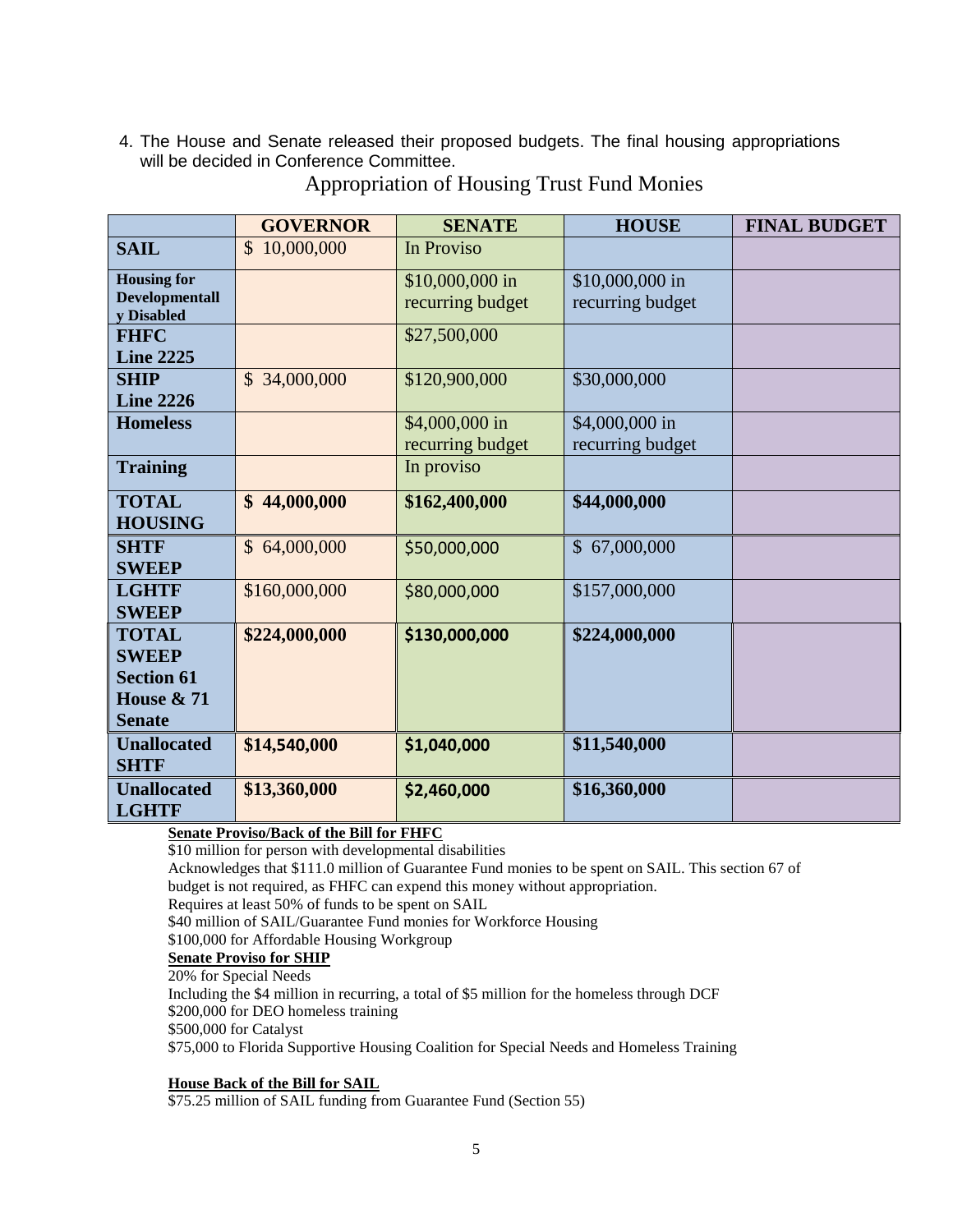#### **House Proviso for SHIP**

Additional \$35.75 million of SHIP funding from Guarantee Fund (Section 55) \$200,000 for DEO homeless training

| <b>Additional Homeless Funding</b> |                               |           |                             |            |  |
|------------------------------------|-------------------------------|-----------|-----------------------------|------------|--|
| Item                               | Amount                        | Line Item | Source                      | Agency     |  |
| <b>Challenge Grants</b>            | \$5,000,000 Senate            | 342       | Grants & Donations TF-      | <b>DCF</b> |  |
|                                    | \$3,800,000 House             |           | comes from SHIP             |            |  |
| Federal Emergency                  | \$6,203,876 in both House &   | 343       | Federal Grants TF & Welfare | <b>DCF</b> |  |
| Shelter Grant Program              | Senate                        |           | <b>Transition TF</b>        |            |  |
| Homeless Housing                   | \$4,075,000 Senate            | 344       | <b>GR</b>                   | <b>DCF</b> |  |
| <b>Assistance Grants</b>           | \$2,840,800 House             |           |                             |            |  |
| Homeless Housing                   | \$100,000 from line 344 for   |           |                             | <b>DCF</b> |  |
| <b>Assistance Grants:</b>          | Love in Action & Hope         |           |                             |            |  |
| Senate Proviso                     | <b>Homeless Shelter</b>       |           |                             |            |  |
| <b>Homeless Housing</b>            | \$500,000 from line 344 for   |           |                             | <b>DCF</b> |  |
| <b>Assistance Grants:</b>          | Comprehensive Emergency       |           |                             |            |  |
| Senate Proviso                     | Services Center serving Leon, |           |                             |            |  |
|                                    | Franklin and Gadsden          |           |                             |            |  |
|                                    | Counties                      |           |                             |            |  |
| Homeless Housing                   | \$140,800 from line item 344  |           |                             |            |  |
| <b>Assistance Grants:</b>          | for Citrus Health Network     |           |                             |            |  |
| House Proviso                      | Safe Haven\ for Homeless      |           |                             |            |  |
|                                    | Youth                         |           |                             |            |  |
| Pasco County Homeless              | \$1,000,000                   | 358A      | <b>GR</b>                   | <b>DCF</b> |  |
| Navigation Center:                 |                               |           |                             |            |  |
| Senate Proviso                     |                               |           |                             |            |  |
| Rapid Rehousing                    | \$500,000                     | 2224M     | <b>SEED</b>                 | <b>DEO</b> |  |
| Program: Senate Proviso            |                               |           |                             |            |  |
| <b>Tarpon Springs Hope</b>         | \$200,000                     | 2224M     | <b>SEED</b>                 | <b>DEO</b> |  |
| Center: Senate Proviso             |                               |           |                             |            |  |
| Tampa-Hillsborough                 | \$1,000,000                   | 2224M     | <b>SEED</b>                 | <b>DEO</b> |  |
| <b>Community Housing</b>           |                               |           |                             |            |  |
| <b>Solutions Center: Senate</b>    |                               |           |                             |            |  |
| Proviso                            |                               |           |                             |            |  |

| <b>Other Member Projects</b> |             |           |                        |            |  |
|------------------------------|-------------|-----------|------------------------|------------|--|
| Item                         | Amount      | Line Item | Source                 | Agency     |  |
| Neighborworks Florida        | \$500,000   | 2224M     | <b>SEED</b>            | <b>DEO</b> |  |
| Collaborative: Senate        |             |           |                        |            |  |
| Proviso                      |             |           |                        |            |  |
| Building Homes for           | \$1,000,000 | 2226L     | <b>SEED</b>            | <b>DEO</b> |  |
| Heroes: Senate Proviso       |             |           |                        |            |  |
| Building Homes for           | \$1,000,000 | 2224M     | <b>General Revenue</b> | <b>DEO</b> |  |
| Heroes: House Proviso        |             |           |                        |            |  |
|                              |             |           |                        |            |  |
|                              |             |           |                        |            |  |

5. One-pager documents for each legislator have been created, showing statewide impact of full funding, SHIP funding for their county or counties, and with talking points. These are excellent pieces to use in meetings with legislators. They can be found at [www.sadowskicoalition.com](http://www.sadowskicoalition.com/)